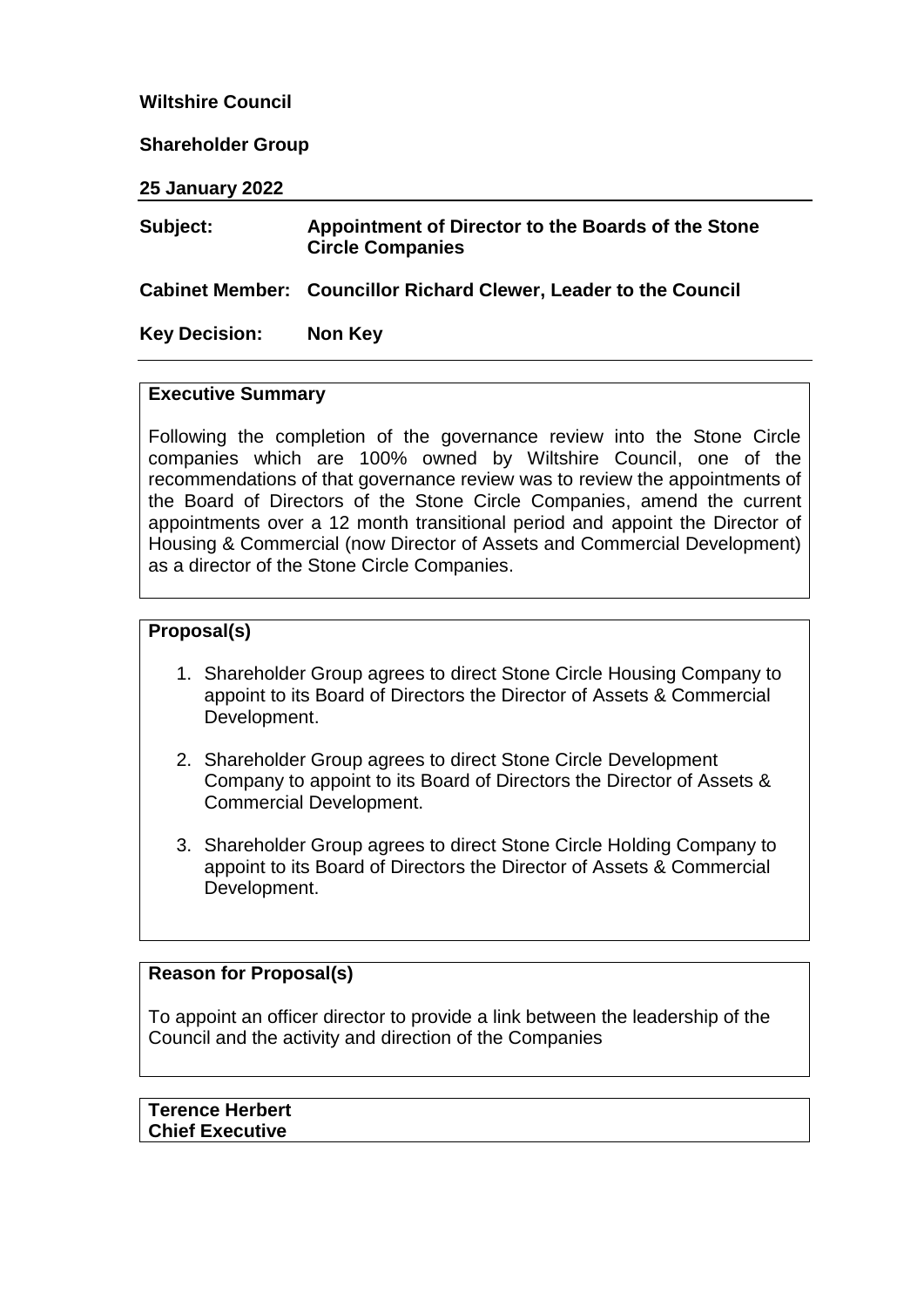| <b>Wiltshire Council</b><br><b>Shareholder Group</b><br><b>25 January 2022</b> |         |  |          |                                                                               |
|--------------------------------------------------------------------------------|---------|--|----------|-------------------------------------------------------------------------------|
|                                                                                |         |  | Subject: | Appointment of Director to the Boards of the Stone<br><b>Circle Companies</b> |
|                                                                                |         |  |          | <b>Cabinet Member: Councillor Richard Clewer, Leader to the Council</b>       |
| <b>Key Decision:</b>                                                           | Non Key |  |          |                                                                               |

## **Purpose of Report**

1. The Leader, under delegated executive authority, approved the recommendation to review the appointments on the Board of Directors of the Stone Circle Companies and to appoint the Director of Housing & Commercial to the Boards of Directors of the Stone Circle Companies.

## **Relevance to the Council's Business Plan**

2. The proposals in the report support the Business Plan 2017-2027 priority of Growing the Economy and the goal of more affordable homes to rent and buy. The report also reflects our commercialism as an innovative and effective Council.

#### **Background**

- 3. Cabinet commissioned a governance review into the Stone Circle companies which are 100% owned by Wiltshire Council.
- 4. One of the recommendations of that governance review was to:
	- a. review the appointments of the Board of Directors of the Stone Circle Companies;
	- b. amend the current appointments over a 12 month transitional period; and
	- c. appoint the Director of Housing & Commercial (now Director of Assets and Commercial Development) as a director of the Stone Circle Companies.
- 5. As part of this recommendation, it was agreed that this should include replacing the elected Members on the company Boards, expanding the membership of the non-executive appointments with specific housing sector commercial experience and increasing the general non-executive membership to the Housing and Development Companies by two.
- 6. The 12 month transitional period commenced on 1st November 2021 with the reappointment of the Chair of the Stone Circle Companies.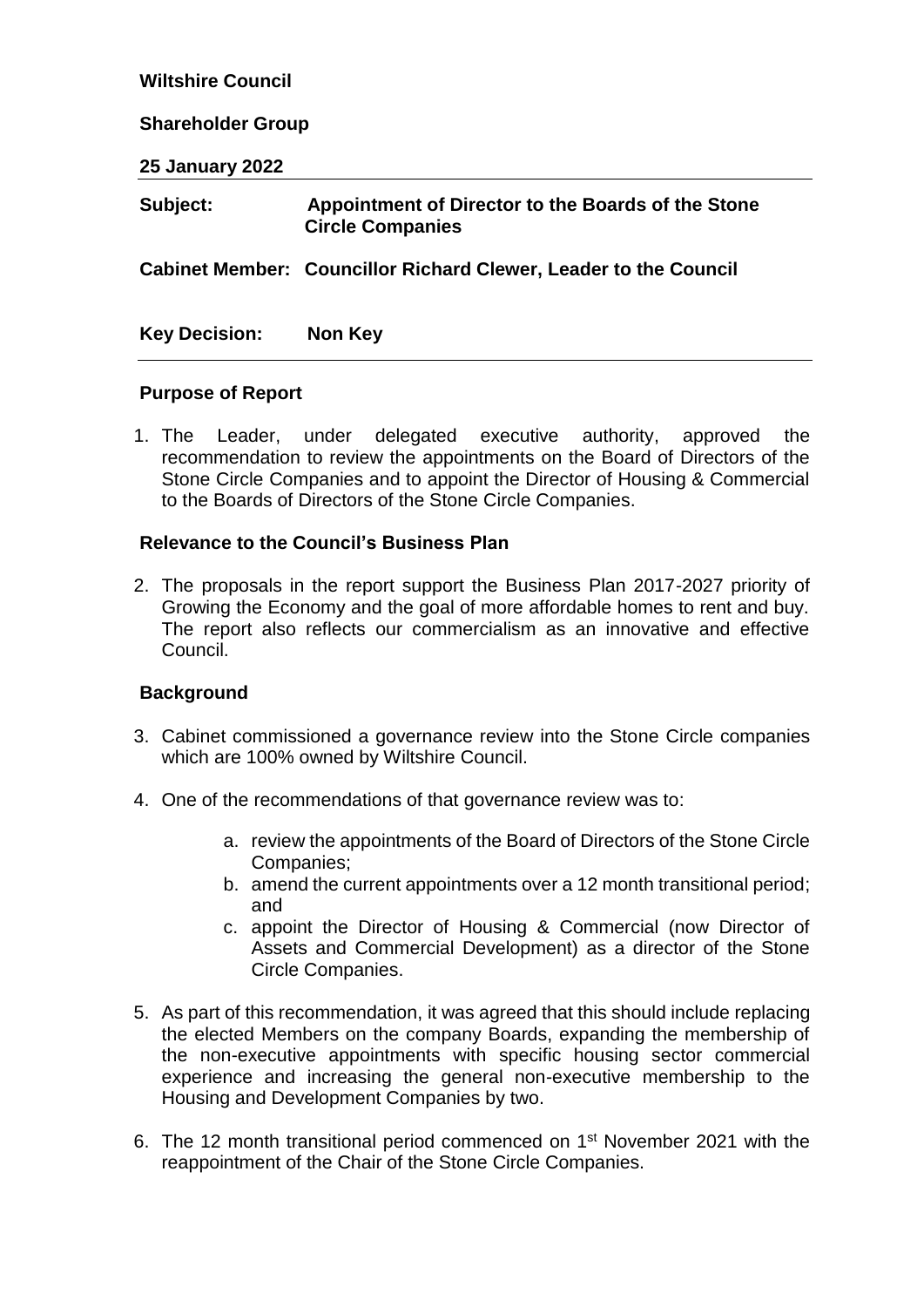- 7. Authority was delegated to the Corporate Director of Resources in consultation with the Leader to appoint the officer director to the Boards of Stone Circle. The decision to approve/appoint Directors to the Boards of Stone Circle is a reserved matter under the Shareholder Agreement between the Council and Stone Circle Holding Company. Reserved matters must be approved by the shareholder.
- 8. Pursuant to the decision of the Leader of the Council and the Terms of Reference, as a first step in reviewing and amending the appointments on the Boards, the Shareholder Group is asked to consider the proposal to appoint the Director of Assets and Commercial Development to the Boards of Stone Circle Housing Company, Stone Circle Development Company and Stone Circle Holding Company.

# **Main Considerations for the Council**

- 9. The Stone Circle Companies are required to operate with a minimum of three directors.
- 10.Following the announcement of Councillor Richard Clewer as Leader of the Council, Councillor Clewer resigned from his position as a Wiltshire Council elected Member director of the Boards of Stone Circle Companies. Since July 2021, the Stone Circle Boards have been carrying a vacancy.
- 11.The current membership of the Board of Stone Circle Holding Company is as follows:

Mr Alistair Cunningham (independent director and Chair) Cllr Bridget Wayman (Wiltshire Council elected Member director) Cllr Ian Thorn (Wiltshire Council elected Member director) Mr John Terry (independent director with specialist expertise in development) Mr Nicholas Samuels (independent director with specialist expertise in housing)

12.The current membership of the Board of Stone Circle Housing Company is as follows:

Mr Alistair Cunningham (independent director and Chair) Cllr Bridget Wayman (Wiltshire Council elected Member director) Cllr Ian Thorn (Wiltshire Council elected Member director) Mr Nicholas Samuels (independent director with expertise in housing)

13.The current membership of the Board of Stone Circle Development Company is as follows:

Mr Alistair Cunningham (independent director and Chair) Cllr Bridget Wayman (Wiltshire Council elected Member director) Cllr Ian Thorn (Wiltshire Council elected Member director) Mr John Terry (independent director with expertise in development)

14.There is no definitive critique of the make-up of the Boards of Council owned companies. Anecdotal information suggest that local authorities take a mix of approaches to Board membership and often appoint officer directors to the Boards of companies they own. This is intended to provide a link between the leadership of the Council and the activity and direction of the Companies.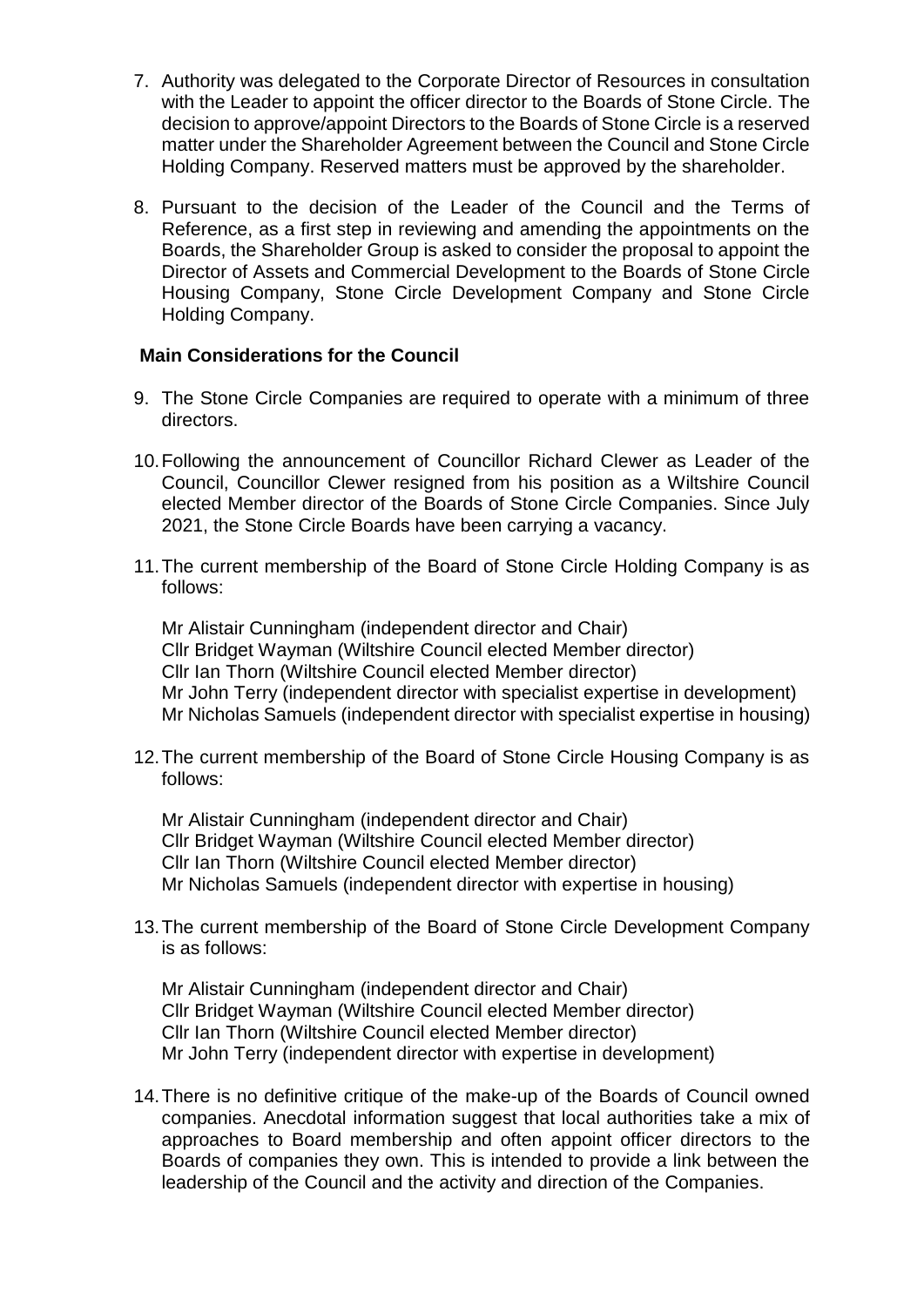# **Overview and Scrutiny Engagement**

15.Select Committees will retain their scrutiny function in relation to the Shareholder Group. The Overview & Scrutiny Management Committee will be able to call the Shareholder Group to account for progress in relation to any Company for which the Council is a shareholder and any returns it is making.

# **Safeguarding Implications**

16.There are no direct safeguarding implications.

## **Public Health Implications**

17.There are no direct public health implications.

## **Procurement Implications**

18.There are no direct procurement implications.

## **Equalities Impact of the Proposal**

19.A low equalities risk score was calculated for the proposals in this report.

## **Environmental and Climate Change Considerations**

20.There are no direct environmental and climate change considerations associated with the proposals in this Report.

#### **Risks that may arise if the proposed decision and related work is not taken**

21. The appointment of an officer directors to the Boards of the Stone Circle Companies is required to ensure robust governance and appropriate oversight and monitoring of Council owned companies.

## **Risks that may arise if the proposed decision is taken and actions that will be taken to manage these risks**

22. It may be necessary for the Companies, the Shareholder Group and the Director of Assets and Commercial Development to monitor and manage conflicts of interest.

#### **Financial Implications**

23. There are no direct financial implications to the proposal. The Director of Assets and Commercial Development will not receive additional remuneration for the role.

## **Legal Implications**

24. There are no legal implications to the proposals.